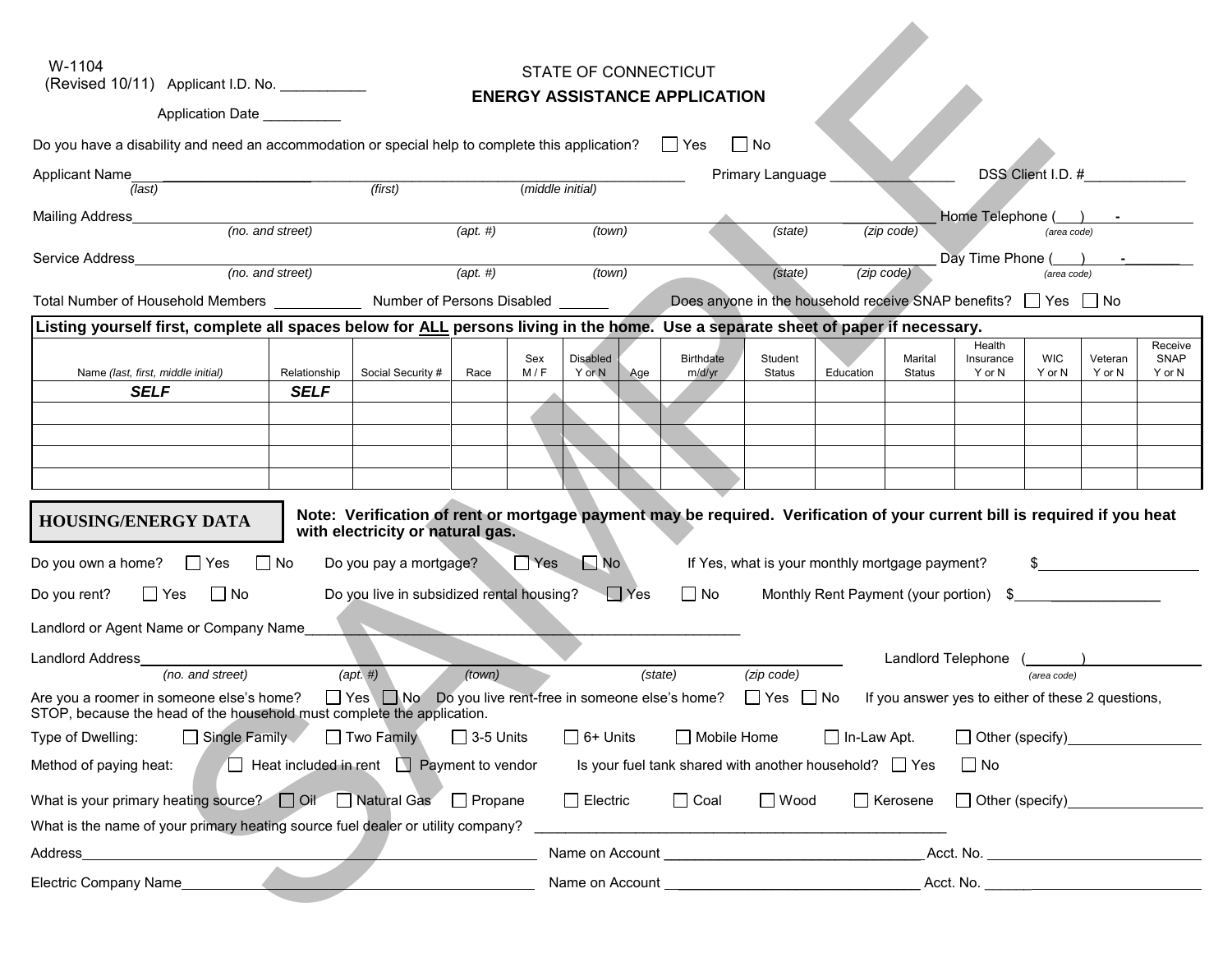|                                                                                                                   |                       | Page 1 of 2                                                |  |                                             |  |
|-------------------------------------------------------------------------------------------------------------------|-----------------------|------------------------------------------------------------|--|---------------------------------------------|--|
| Note: Verification of Income (including benefits) is required<br><b>APPLICANT'S NAME</b><br><b>FINANCIAL DATA</b> |                       |                                                            |  |                                             |  |
|                                                                                                                   | <b>INCOME SOURCES</b> | <b>INCOME FREQUENCY</b> (weekly, bi-weekly, monthly, etc.) |  | <b>HOUSEHOLD MEMBER(S) RECEIVING INCOME</b> |  |
| <b>Employment Wages</b>                                                                                           |                       |                                                            |  |                                             |  |
| Public Assistance (TANF, SAGA, State Supp., etc.)                                                                 |                       |                                                            |  |                                             |  |
| Child Support/Alimony                                                                                             |                       |                                                            |  |                                             |  |
| Veteran's Benefits                                                                                                |                       |                                                            |  |                                             |  |
| <b>Unemployment Compensation</b>                                                                                  |                       |                                                            |  |                                             |  |
| Social Security/SSI Benefits                                                                                      |                       |                                                            |  |                                             |  |
| Worker's Compensation/Disability Insurance                                                                        |                       |                                                            |  |                                             |  |
| Retirement/Pensions/Annuities                                                                                     |                       |                                                            |  |                                             |  |
| Rental Income                                                                                                     |                       |                                                            |  |                                             |  |
| Self-Employment                                                                                                   |                       |                                                            |  |                                             |  |
| <b>Contributions from Friends/Relatives</b>                                                                       |                       |                                                            |  |                                             |  |
| Zero Income                                                                                                       |                       |                                                            |  |                                             |  |
| Other                                                                                                             |                       |                                                            |  |                                             |  |
|                                                                                                                   |                       |                                                            |  |                                             |  |

Page 1 of 2